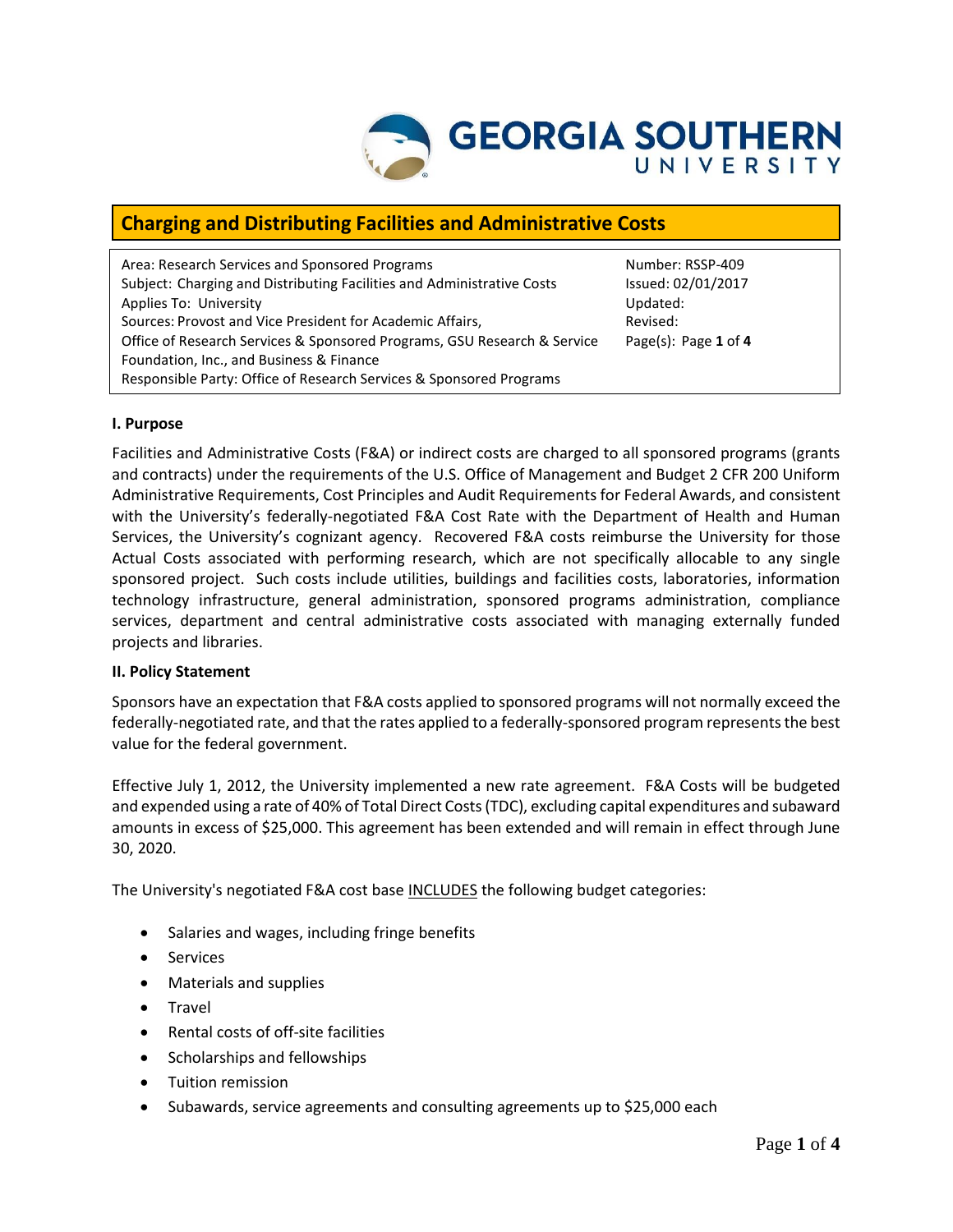The University will seek full recovery of F&A costs regardless of the sponsor (federal, state and nonprofit). All project budgets should include F&A costs as determined by the University's federally negotiated rate. The university will apply only one F&A rate for any given project.

# **USE OF ON- AND OFF-CAMPUS RATES**

The use of the on- or off-campus F&A rate is determined as follows:

- If 51% or more of proposed salaries for University personnel represents compensation for **oncampus effort**, the **on-campus** rate of 40% will apply.
- If the project will be performed in facilities not owned by the University or paid for by university funds, **OR** rent is charged directly to the sponsor or charged to a third party sponsor, **AND** if 51% or more of proposed salaries for University personnel represents compensation for **off-campus effort**, the **off-campus** rate of 15% will apply.

The inclusion of a subcontract or consulting agreement in a budget has no bearing on the applicable rate. The applicable on- or off-campus rate is related to the compensation to be paid to University employees and to the use of university facilities, equipment and services. Field work would be charged the on-campus rate unless it can meet the criteria for the off-campus rate.

# **III. Exc**l**usions**

The University's negotiated F&A cost base EXCLUDES the following budget categories:

- Capital expenditures, including equipment having a unit cost of \$5,000 or greater
- The portion of any single subaward which exceeds \$25,000

# **VARIATIONS AND EXEMPTIONS**

Despite the acceptance of a federally-negotiated F&A rate between the University and its cognizant agency, the F&A rate applied to a sponsored program may deviate based upon the sponsor's written policies or the institution's acceptance of an alternate rate as mandated by a sponsor. For example, some federal sponsors may place a cap on the rate that may be charged to all of its awards or certain types of awards. The University attempts to obtain full recovery of F&A costs on all sponsored programs, except where specific written policies of the sponsor preclude doing so. When a sponsor's formal written and documented policy stipulates a lower F&A rate, the University will abide by the restriction. However, requests for reduction or waiver of the federal F&A rate or a non-federal sponsor's stated rate must be approved by the Provost; grant coordinators will assist PI's with submitting a request for reduction in F&A costs.

# **IV. Procedures**

Historically, the distribution of recovered F&A costs has followed the classification of the sponsor, providing separate distributions based upon the status of a federal or non-federal sponsored program. While unconventional, the impetus for this distribution can be traced back to the Memorandum of Understanding between Georgia Southern University and the Georgia Southern University Research and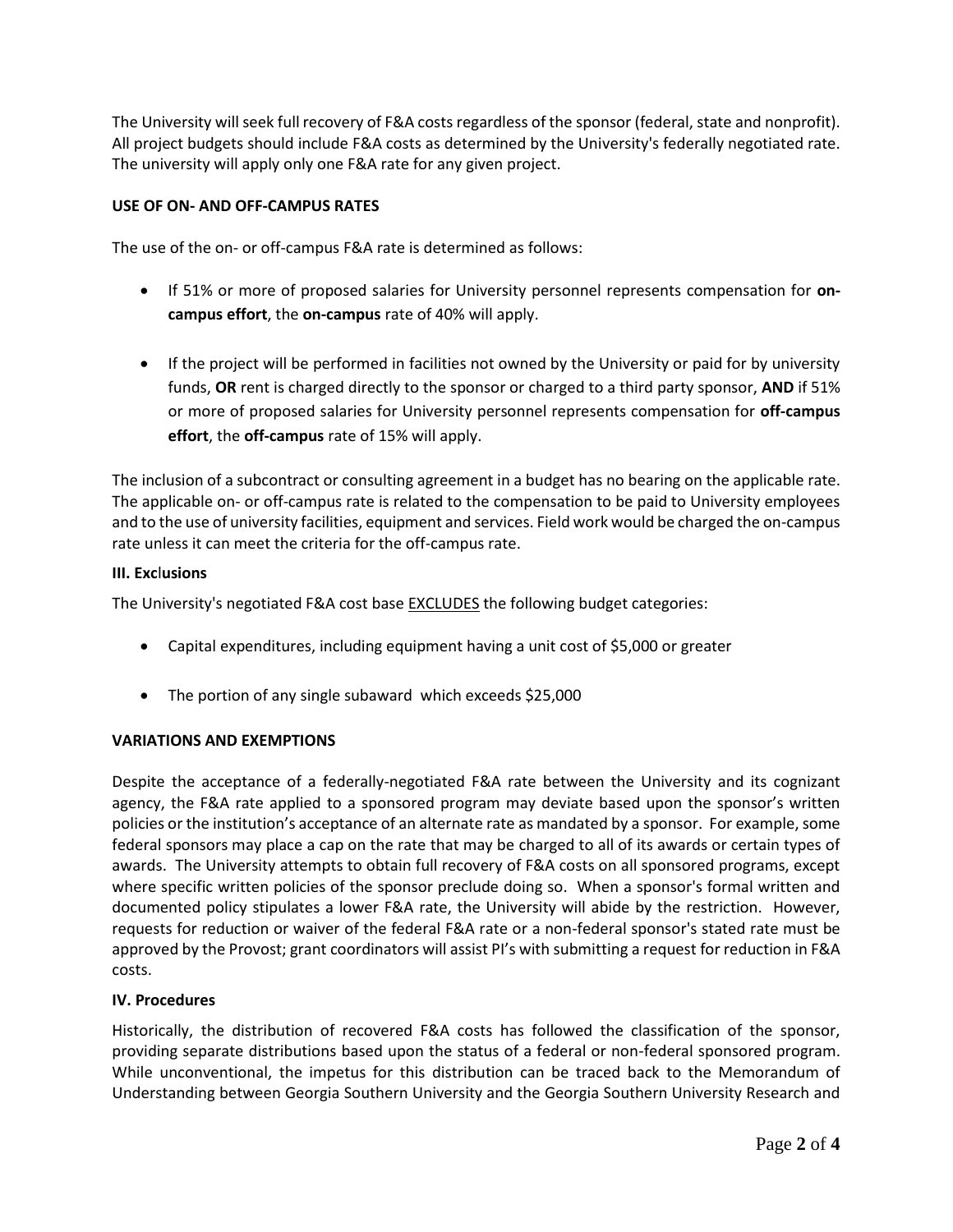Service Foundation, which uses similar language as that originally utilized in establishing the Georgia Tech Research Corporation within the University System of Georgia. As such, the following methods should be used in distributing recovered F&A costs under federal and non-federal programs:

- 1. Recovered F&A costs are distributed between the Georgia Southern University Research and Service Foundation (GSURSF) and Georgia Southern University (GSU).
- 2. For federal programs, and as described by the Memorandum of Understanding between the entities, the distribution of the total recovered F&A cost under a sponsored program is "36/46th" or 78.26% to GSU and "10/46th" or 21.74% to the GSURSF.
- 3. For non-federal programs the distribution remains as historically provided for, and is distributed as 39.13% to GSU and 60.87% to the GSURSF.
- 4. Based upon these historical processes, the distributions resulting from federal and non-federal programs are distributed by GSU to the academic and administrative units according to the Standard F&A Distribution:

|                                 |                                         | <b>GSURSF</b> as Prime |             | <b>GSU as Prime</b> |  |
|---------------------------------|-----------------------------------------|------------------------|-------------|---------------------|--|
| Academic or                     |                                         | Federal                | Non-federal | Federal and         |  |
|                                 | Administrative Unit                     | Programs               | Programs    | Non-Federal         |  |
|                                 | Georgia Southern University             |                        |             |                     |  |
|                                 | Project Director/Principal Investigator | 20%                    | 10%         | 40%                 |  |
|                                 | Department Chair/Unit Director          | 15%                    | 15%         | 25%                 |  |
|                                 | Dean                                    | 15%                    |             | 15%                 |  |
|                                 | <b>Research Administration</b>          | 14.13%                 |             | 10%                 |  |
|                                 | <b>Research Accounting</b>              | 14.13%                 | 14.13%      | 10%                 |  |
| Research and Service Foundation |                                         | 21.74%                 | 60.87%      |                     |  |
|                                 |                                         | 100%                   | 100%        | 100%                |  |

- 5. The recovered F&A costs are calculated by multiplying the applicable F&A rate (federal, nonfederal, or other stipulated rate) by the applicable rate-bearing direct costs incurred or charged to the sponsored program.
- 6. Recovered F&A costs are calculated by the Office of Research Accounting on a monthly basis and dispersed to the academic and administrative units as applicable using a fund code 15 account.
- 7. Fund code 15 and Fund code 20 are non-lapsing program codes and not subject to fiscal year end closing.
- 8. F&A costs recovered by the GSURSF are retained as part of the Foundation's financial portfolio and used for the sole purpose of supporting the research, funding and technology transfer activities of the University's research enterprise.

# **COLLEGE-SPECIFIC DISTRIBUTION OF RECOVERED F&A COSTS**

Academic units may, with the prior approval of the Provost, devise their own alternate distribution of F&A costs for the academic portion (Project Director/Principal Investigator, Department Chair/Unit Director, and Deans) of recovered F&A costs to incentivize external funding within their units.